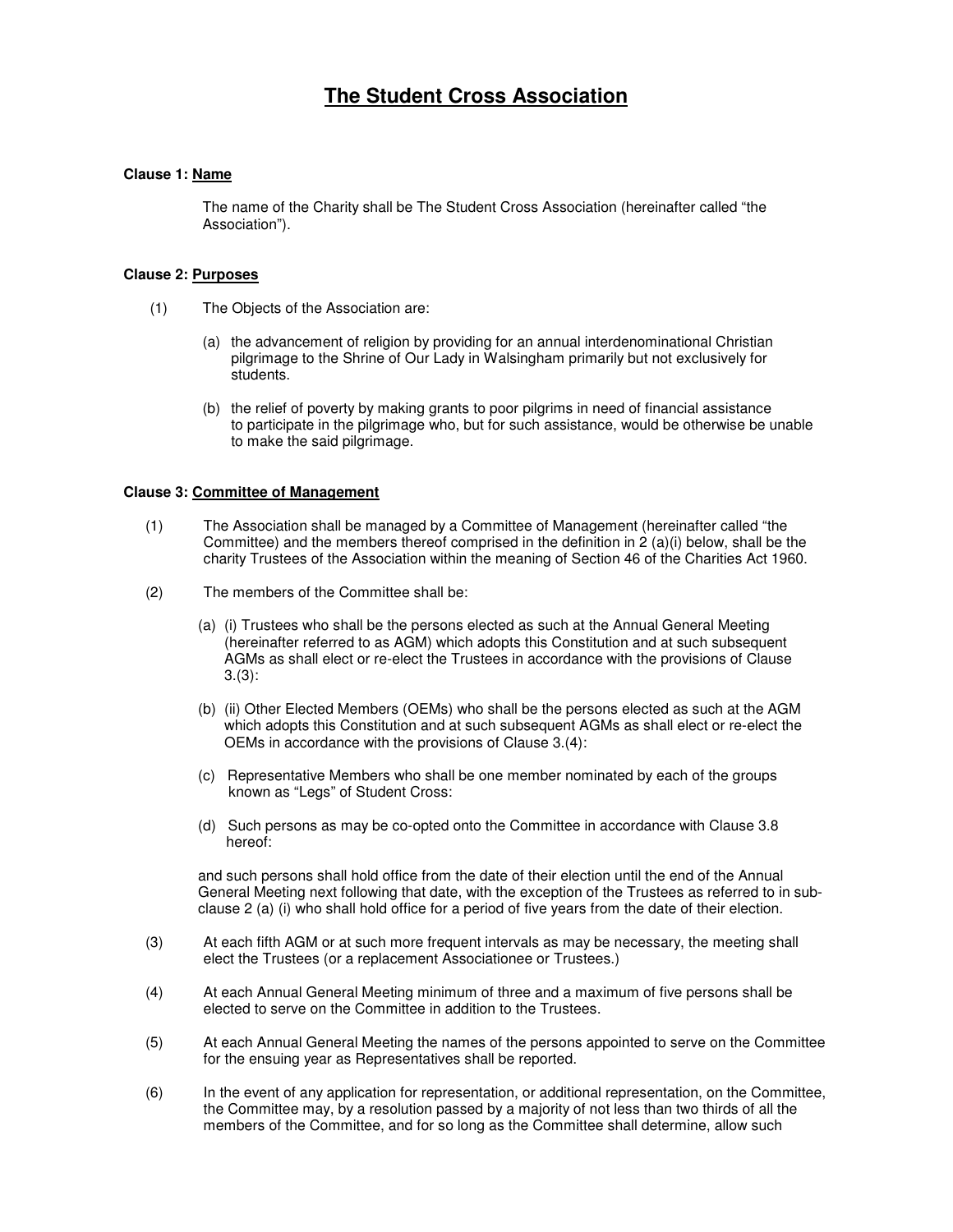applicants to appoint a representative, or an additional representative, to serve on the Committee.

- (7) Any Leg having representation on the Committee may appoint a deputy, without power to vote to replace their committee member who is unable to attend a particular meeting of the Committee.
- (8) The Committee may from time to time co-opt persons having special knowledge or experience of its work to serve on the Committee, provided that the number of co-opted members shall not exceed one fourth of the total membership of the committee. Such members shall have power to vote at all meetings.
- (9) No member of the Association Committee shall receive remuneration from the Association or the Committee in any capacity (proper expenses excepted) or be interested in the supply or works or goods at the cost of the Association or the Committee.
- (10) The Committee may invite any person to attend any of its meetings as an observer without power to vote.
- (11) A person who ceased or will cease to be a member of the Committee shall be eligible for reelection or re-appointment.
- (12) The proceedings of the Committee shall not be invalidated by reason of any failure to elect or appoint any person as a member thereof, or any defect in the election or appointment, or the disqualification, of any person.

#### **Clause 4: Resignations, vacancies etc.**

- (1) Any person may resign from membership of the Committee by giving to the Chair or Secretary at least one month's notice in writing of his/her intention to do so, stating in such notice the date from which his/her resignation is to take effect.
- (2) The Committee shall have power to declare a vacancy in the office of any member of the Committee who:
	- (a) becomes bankrupt or insolvent;
	- (b) is absent from the United Kingdom for a continuous period of twelve months;
	- (c) is absent from the meetings of the Committee for a period of more than twelve months;
	- (d) suffers permanent incapacity which would in the opinion of the Committee restrict his/her taking part in the Committee's work;
	- (e) in the opinion of the Committee conduct themselves in a manner which is in conflict with the purposes of the Association.
- (3) A casual vacancy in the office of an elected member of a Committee may be filled by the remaining members of the Committee. A casual vacancy in the office of representative members may be filled by the Leg which he/she represented.

#### **Clause 5: Meetings of the Committee**

- (1) The Committee shall hold at least two ordinary meetings in each year and may hold such other ordinary meetings as are required. A special meeting of the Committee may be summoned at any time by the Chair or by any two members upon twenty-one clear days' notice in writing being given to the other members of the matters to be discussed.
- (2) The Committee shall determine the number of members who shall form a quorum at meetings provided that such quorum shall in no case be less than one third of the total number of members or five, whichever shall be fewer, for the time being thereof.

# **Clause 6: Chair and Vice-Chair**

(1) The Committee shall elect one of their number to be Chair and may elect one of their number to be Vice-Chair. If the Chair is absent from any meeting, the Vice-Chair (if any) shall preside;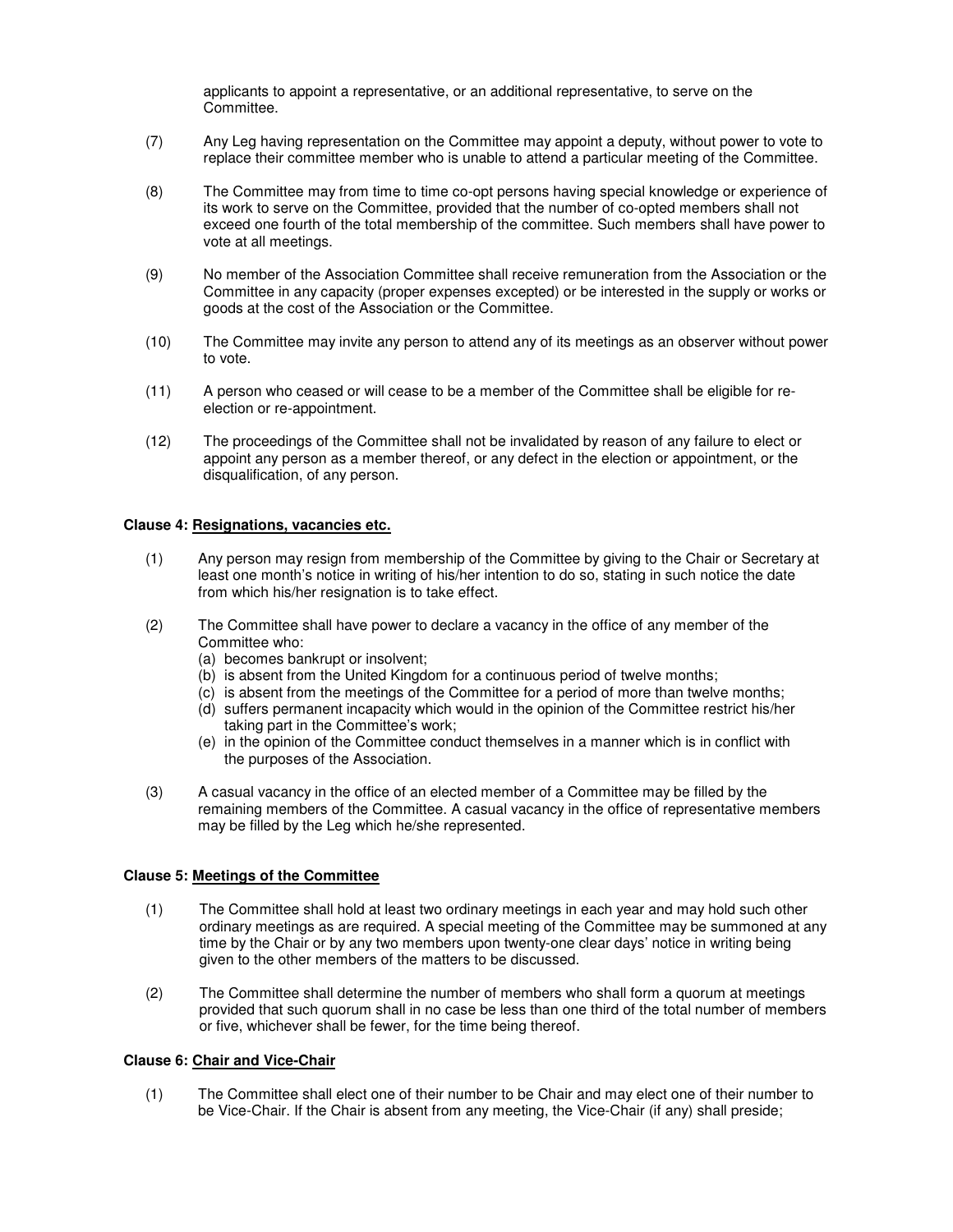otherwise the members present shall, before any other business is transacted, choose one of their number to preside at the meeting.

- (2) The Chair and Vice-Chair shall be appointed from among the voting members of the Committee.
- (3) A person shall not hold office as Chair or Vice-Chair for more than three consecutive years.

#### **Clause 7: Sub-Committee**

The Committee may from time to time appoint such Sub-Committees as may be deemed necessary, and may determine their terms of reference, powers, duration and composition provided that no sub-committee may be given power to co-opt more than one-fourth of its total membership. All acts and proceedings of such special or outstanding committees shall be reported back to the committee as soon as possible.

## **Clause 8: Officers**

- (1) The Committee may appoint a President, Honorary Treasurer and Honorary Solicitor and Honorary Auditors, and such other unpaid officers as they may from time to time determine.
- (2) The Committee shall appoint one of their own number to be Honorary Secretary, or some other person to be Secretary or Honorary Secretary, and may appoint such other paid officers or servants not being a committee member as they consider to be necessary.
- (3) The Committee shall fix the terms of office of such appointments as they may make and make provisions as to the dismissal of such officers and servants as they appoint.

#### **Clause 9: Trustees**

The title to all real and personal property which may be acquired by or for the purposes of the Association shall be vested in the Trustees. Such Trustees shall enter into a Deed of Association or other such document as may be appropriate.

## **Clause 10: Rules**

The Committee may make rules for the management of the Association, for the conduct of their business, the keeping of accounts, the deposit of money at a bank, the custody of documents, and for other purposes, and may amend such rules from time to time provided that all cheques be signed by at least two members of the committee.

# **Clause 11: Audited Accounts**

The Association shall have its accounts audited by an appropriately qualified independent individual. Such individual shall be appointed by the Committee. The accounts shall be audited as soon as practicable after the end of the Association's financial year.

# **Clause 12: Annual General Meeting**

- (1) Annual General Meetings shall be convened by the Committee and shall be held at the place appointed for the Student Cross AGM.
- (2) The first Annual General Meeting after the adoption of this Constitution shall be held on the first Holy Saturday after Adoption. Subsequent Annual General Meetings shall be held at intervals not exceeding fifteen months.
- (3) Notice of every Annual General Meeting shall be given at least seven days before the date thereof by contacting its membership through the leaders and secretaries of each pilgrim Leg.